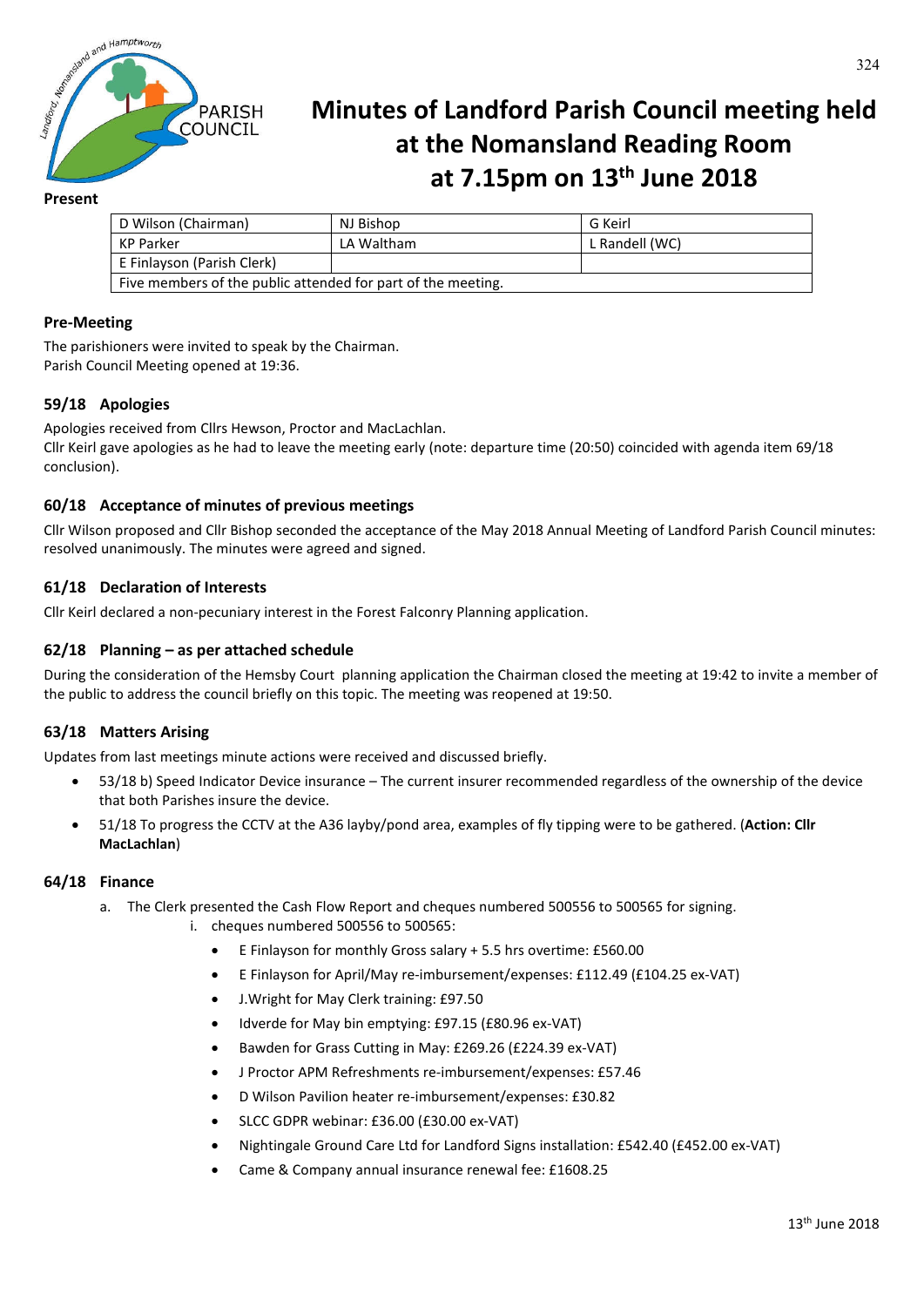

- ii. direct debits:
	- Bournemouth Water Co. Water for Pavilion: £3.50

Cllr Wilson proposed and Cllr Bishop seconded that the Report be approved; also that all cheques be approved and signed: resolved unanimously.

b. The Budget Control Report was received.

## **65/18 Clerk's Report**

None.

# **66/18 Parish Council Name (Comms Group)**

The Parish Council name was discussed and a suggestion of adding a question into the Parish Plan to ask the Parish for feedback was considered. The Clerk was asked to send all current name change research information to Cllrs for further consideration.

# **67/18 To consider the purchase of a Logo Flag (Comms Group)**

The purchase was discussed and three quotes are to be obtained for consideration at the next Parish Council meeting. (**Action: Comms Group**)

# **68/18 To consider sending a letter to WC planning department regarding the planning boundaries between Wilts. Council and New Forest National Park. (KPP)**

Cllr Wilson proposed and Cllr Parker seconded the proposal to send a letter to the Wiltshire Council planning department: resolved unanimously.

### **69/18 To consider a response to the consultation on unauthorised encampments**

Cllr Bishop proposed and Cllr Waltham seconded the response collated during the meeting being submitted to the consultation on unauthorised encampments: resolved unanimously.

# **70/18 To consider an appraisal of the Parish buildings for the purpose of insurance**

Cllr Wilson proposed and Cllr Parker seconded that an appraisal of the Parish Buildings for the purpose of insurance be made: resolved unanimously. The Clerk was requested to obtain quotes for this work.

#### **71/18 To consider the quotes for the bench bases contract at Nomansland Rec.**

The quotes were considered. Cllr Wilson proposed and Cllr Bishop seconded the decision on the contractor selection: resolved unanimously.

# **72/18 To consider an Area Board application for funding of bus shelter indicators installation (AMM)**

This was considered by the Parish Council. It was noted that there is a Wilts. Council Bus website and app with this information available and that any Area Board application requires funds to be contributed by the Parish Council which were not included in the budget for 2018-19.

#### **73/18 Members' Reports**

- a) Cllr Parker Attended the New Forest National Park Authority North East (NE) Quadrant Meeting on 23<sup>rd</sup> May 2018 and shared his information on presentations given by Shared Forest Community, New Forest non-native plants project and Franchises Lodge.
- b) Wiltshire Cllr Randall updated on his recent meetings and noted that he had raised the reported Lyndhurst Road bin lorry driving along the pavement incident and would look in due course for support from the Parish Council.

#### **74/18 To receive any Recreation Ground Reports**

Landford Rec:

- Playdale timber and installation warranty work on the Toddler climbing frame is now due to start on week commencing 25th June 2018.
- Wicksteed have been contacted regarding the rubber in the toddlers swings.
- The Water heater in the Landford Rec Pavilion is now repaired.